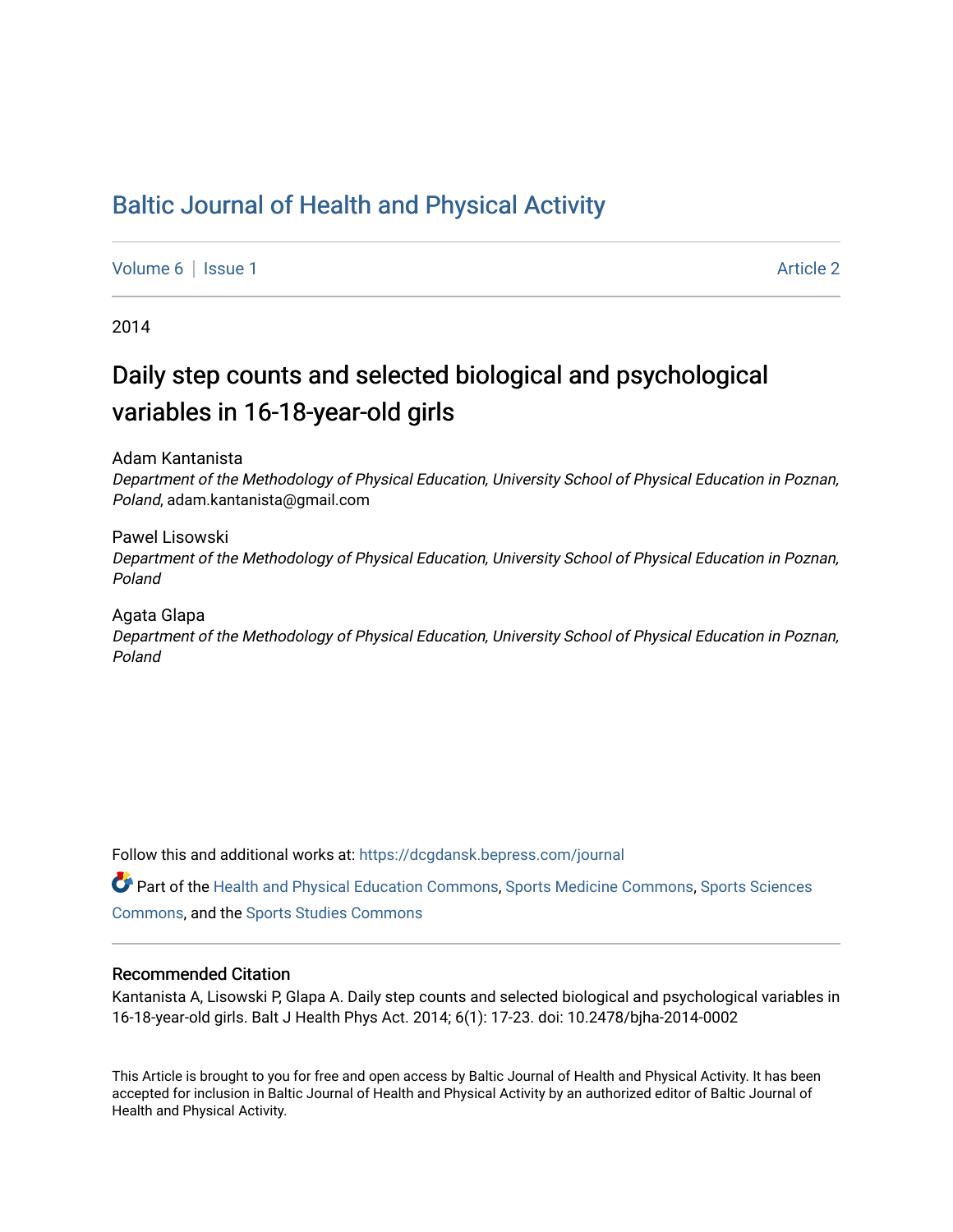

DOI: 10.2478/bjha-2014-0002

|                                                                                                                                                                                                                | Daily step counts and selected biological and<br>psychological variables in 16-18-year-old girls                                                                                                                                                                                                                                                                                                                                                                                                                                                                                                                                                                                                                                                                                                                                                                                                                                                                                                                                                                                                                                                                                                                                                                                                                                                                                             |
|----------------------------------------------------------------------------------------------------------------------------------------------------------------------------------------------------------------|----------------------------------------------------------------------------------------------------------------------------------------------------------------------------------------------------------------------------------------------------------------------------------------------------------------------------------------------------------------------------------------------------------------------------------------------------------------------------------------------------------------------------------------------------------------------------------------------------------------------------------------------------------------------------------------------------------------------------------------------------------------------------------------------------------------------------------------------------------------------------------------------------------------------------------------------------------------------------------------------------------------------------------------------------------------------------------------------------------------------------------------------------------------------------------------------------------------------------------------------------------------------------------------------------------------------------------------------------------------------------------------------|
| <b>Authors' Contribution:</b><br>A - Study Design<br>B - Data Collection<br>C - Statistical Analysis<br>D - Data Interpretation<br>E - Manuscript Preparation<br>F - Literature Search<br>G - Funds Collection | Adam Kantanista ABDEFG, Pawel Lisowski BCDEF, Agata Glapa BEF<br>University School of Physical Education in Poznan, Poland<br>Department of the Methodology of Physical Education<br>Key words: physical activity, step counts, adolescence, girls, psychological and bio-                                                                                                                                                                                                                                                                                                                                                                                                                                                                                                                                                                                                                                                                                                                                                                                                                                                                                                                                                                                                                                                                                                                   |
|                                                                                                                                                                                                                | logical variables.                                                                                                                                                                                                                                                                                                                                                                                                                                                                                                                                                                                                                                                                                                                                                                                                                                                                                                                                                                                                                                                                                                                                                                                                                                                                                                                                                                           |
|                                                                                                                                                                                                                | <b>Abstract</b><br>The aim of this study was to assess the relationship between the number of steps a                                                                                                                                                                                                                                                                                                                                                                                                                                                                                                                                                                                                                                                                                                                                                                                                                                                                                                                                                                                                                                                                                                                                                                                                                                                                                        |
| <b>Background:</b><br><b>Material/Methods:</b><br>Conclusions:                                                                                                                                                 | day and biological (body fat, lean body mass, BMI and estimated $VO2$ max) and psy-<br>chological (self-efficacy, enjoyment of PA and self-perception of body image) factors<br>in 16-18-year-old girls.<br>The study included data from 60 girls, aged 16-18. Voluntary participants were se-<br>lected from a public high school in Poland. Number of steps was measured with a<br>pedometer Yamax Digi-Walker, model SW 701, during 7 days. Girls were classified<br>into three groups: low active, slightly active and active (5,000-7,499; 7,500-9,999;<br>$\geq$ 10,000 steps/day, respectively). The levels of psychological factors were deter-<br>mined by means of a questionnaire survey. Estimated $VO2$ max was assessed by<br>a 1-mile walk test. The percentage of body fat and lean body mass was evaluated<br>using Bodystat 1,500, bio-impedance method.<br><b>Results:</b> Analysis of variance showed no statistically significant differences in the biological<br>and psychological variables among low active, slightly active and active girls.<br>Girls in the study performed approximately from 5,000 to 12,500 steps a day. To ex-<br>plain better relationships between daily step counts and psychological and biological<br>variables future research should additionally involve girls with less than 5,000 steps<br>a day and more than 12,500 steps a day. |
| Word count: 2,378<br>Tables: 1                                                                                                                                                                                 | Received: May 2013                                                                                                                                                                                                                                                                                                                                                                                                                                                                                                                                                                                                                                                                                                                                                                                                                                                                                                                                                                                                                                                                                                                                                                                                                                                                                                                                                                           |
| Figures: 1<br>References: 35                                                                                                                                                                                   | Accepted: March 2014<br>Published: March 2014                                                                                                                                                                                                                                                                                                                                                                                                                                                                                                                                                                                                                                                                                                                                                                                                                                                                                                                                                                                                                                                                                                                                                                                                                                                                                                                                                |
| <b>Corresponding author:</b><br>Dr Adam Kantanista<br>University School of Physical Education in Poznań<br>61-871 Poznań, ul Królowej Jadwigi 27/39<br>Phone: +4861 8355204                                    |                                                                                                                                                                                                                                                                                                                                                                                                                                                                                                                                                                                                                                                                                                                                                                                                                                                                                                                                                                                                                                                                                                                                                                                                                                                                                                                                                                                              |

E-mail: adam.kantanista@gmail.com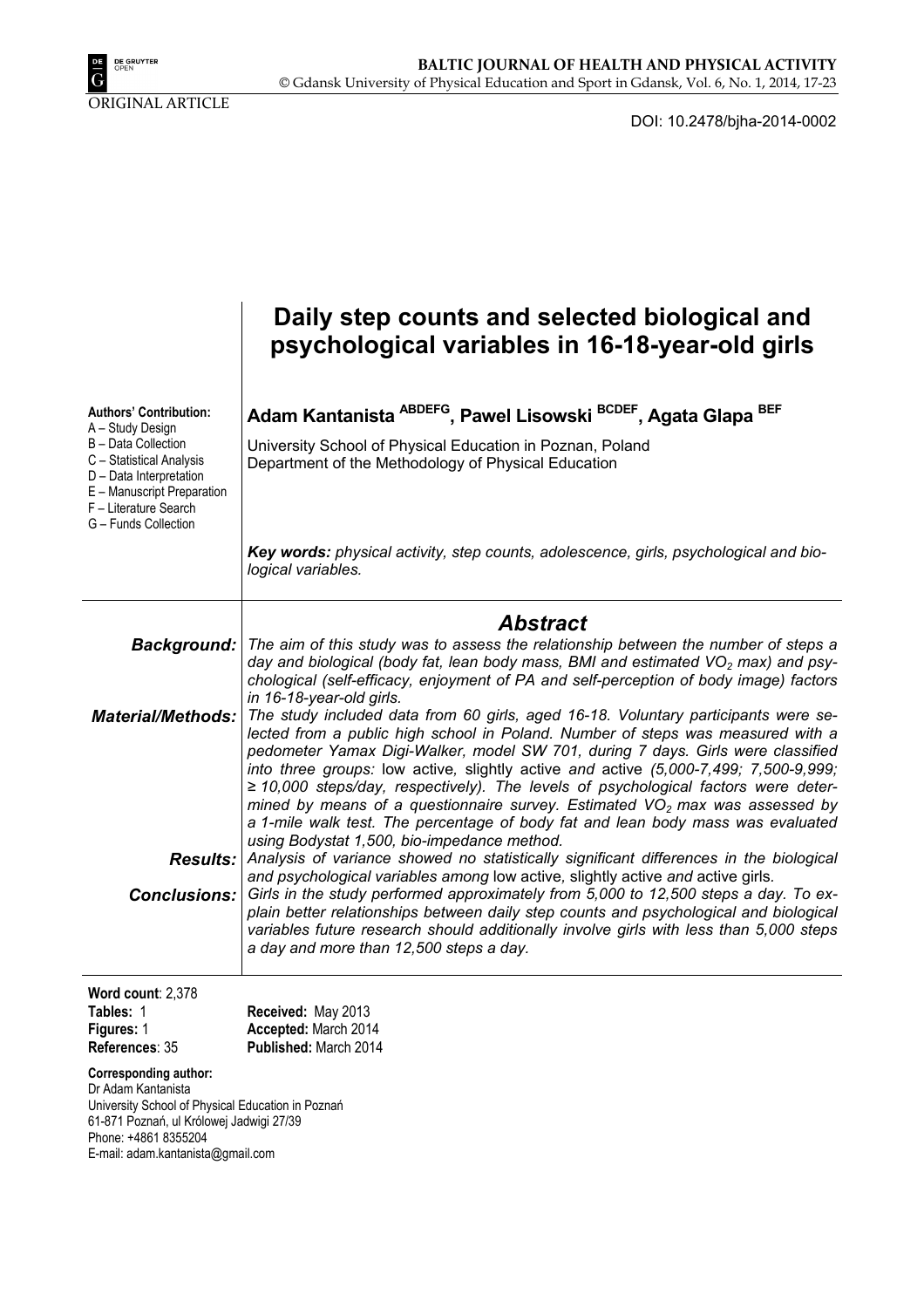## **Introduction**

Physical inactivity is the basic reason for the health-worsening and even health-damaging outcomes [1]. Conversely, regular physical activity (PA) is an essential biological stimulus that is needed to maintain the structures and functions of organs and reduces the risk of a number of adverse health outcomes, including cardiovascular disease mortality, hypertension, colon cancer and diabetes [2, 3, 4]. Furthermore, the risk of insufficient PA is greater in girls than in boys, especially during adolescence [4].

PA is also widely promoted for maintaining proper body weight and reducing levels of obesity, which occurs as a result of imbalance in the body between energy intake and energy expenditure. Research carried out in recent years in Poland indicates that about 5 percent of 15 to 19-year-old girls are overweight or obese [5]. This data largely confirmed the Health Behaviour of School-Aged Children report, indicating that overweight and obesity affect 7 to 11 percent of girls aged 15-18 [6]. A similar study conducted in the United States estimated that among 12- to 19-year-old girls more than 15 percent are overweight or obese [7].

Studies indicate a significant relationship between the level of PA and the level of fatness [8] and that increasing PA expressed as energy expended is positively related to reductions in total adiposity [9]. PA is determined by many variables. In the Van der Horst et al. [10] review of correlates of PA in youth, self-efficacy, parental education, attitude, goal-orientation/motivation, family influences and support from friends were all indicated. Additionally, BMI, depression, ethnicity, the socioeconomic status and parental education were associated with adolescents' sedentary behaviour and insufficient PA.

Researchers and practitioners have used pedometers in different settings (e.g. local communities, schools) to assess and motivate PA behaviours because they are simple and inexpensive body-worn motion sensors [11]. Based on previous studies and programmes using pedometers, researchers have proposed the establishment of certain standards for the daily number of steps. For example, the general assumptions given by Tudor-Locke and Bassett [12] and Tudor-Locke et al. [13] determine the number of steps below 5,000 as a sedentary lifestyle, while the number of steps between 5,000 and 7,499 indicates a low activity. Recordings of between 7,500 and 9,999 steps per day are characterized as slightly active, while people taking a greater a number of steps (between 10,000 and 12,499) are classified as active. The last level – highly activity – characterized people taking over 12,500 steps a day. Apart from step counts, there are other PA recommendations. The proposals of both the World Health Organization [14] and the EU [15] involve at least 60 minutes of moderate to vigorous-intensity PA per day for children and adolescents. In the case of walking, only brisk ones fulfil this condition.

One of the most important observations in previous pedometer-based research is that girls take significantly fewer steps than boys [16, 17]. Pedometers were used to assess the level of PA of Polish adolescents [18, 19]; however, according to our knowledge, the data describing relationships between daily step counts and biological and psychological variables in Polish adolescents are limited. In the current study, three different correlates of PA was taken into consideration. Self-efficacy is one of the main contributors to behavior change and occurs in theoretical models in PA. Body image and PA enjoyment are not directly included as an influential psychosocial construct in theories and models used in behavioral and social science research on PA [20]. Research indicated positive relationships between body image and PA [21], yet relationships between PA enjoyment and PA in adolescents are inconclusive [10].

The aim of this study was to assess the relationship between the number of steps a day and biological (body fat, lean body mass, BMI and estimated  $VO<sub>2</sub>$  max) and psychological (self-efficacy, enjoyment of PA and self-perception of body image) factors in 16-18-year-old girls.

## **Material and methods**

#### *Participants*

The study included data from 60 girls, aged 16-18 (M = 17.3  $\pm$ 0.98). Voluntary participants were selected from a public high school in Poland. The study protocol was approved by the Local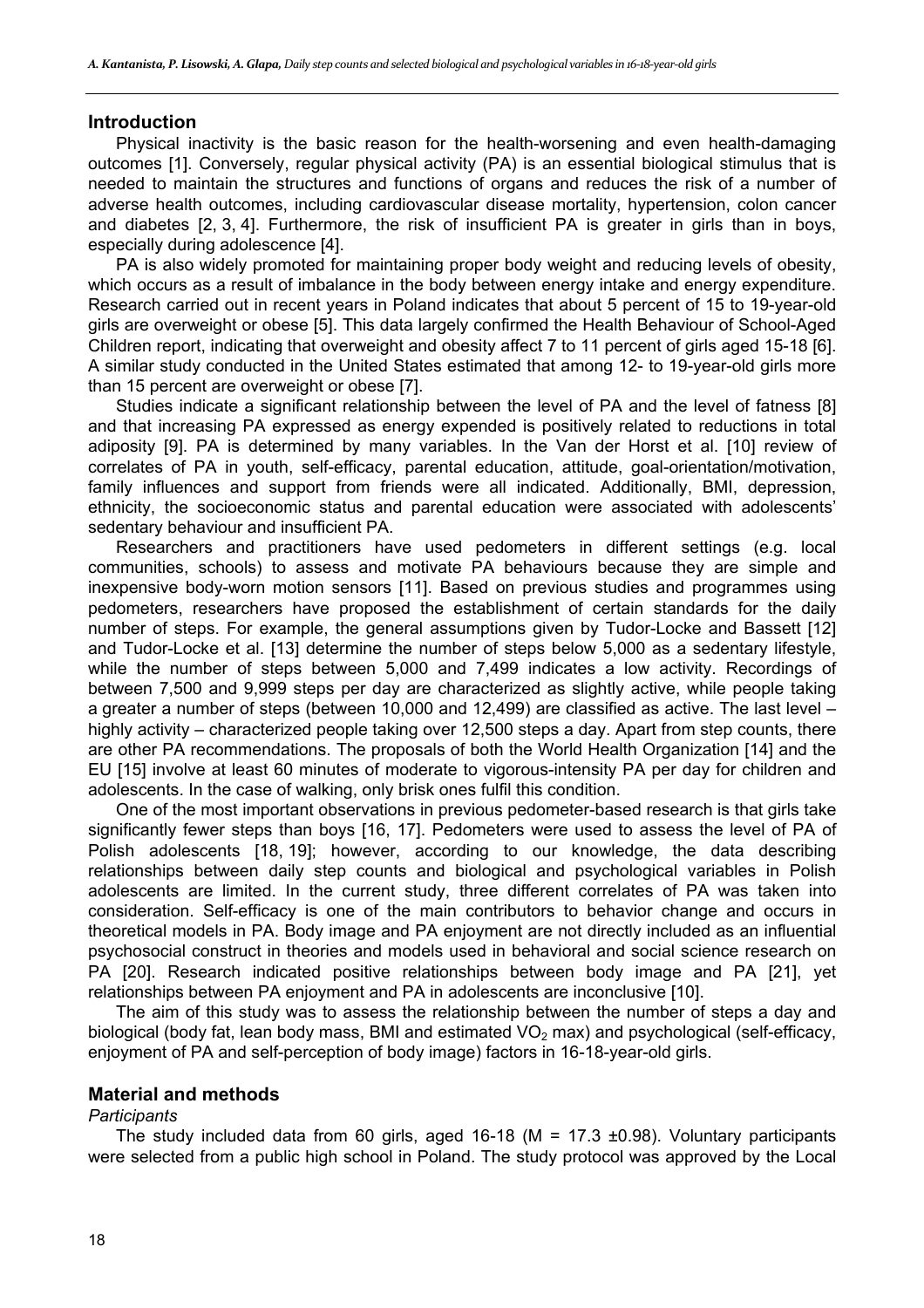Bioethics Committee of the Karol Marcinkowski University of Medical Sciences in Poznan (decision no. 893/12). Written assent from all participants and consent from parents of minors were obtained.

Students taking part in the study wore a pedometer all the time during 7 days, excluding the time for sleeping, swimming and physical education. The number of steps was measured with a Yamax Digi-Walker SW 701 pedometer. Girls were classified into three groups according to the mean value of steps taken during the day: 1) 5,000-7,499 steps/day was the low active group  $(n = 22)$ ; 2) 7,500-9,999 steps/day was the slightly active group  $(n = 19)$ ; and 3)  $\geq$  10,000 steps/day indicates the point that should be used to classify individuals as active  $(n = 19)$ . Classification was based on the proposals by Tudor-Locke and Bassett' [12] and Tudor-Locke et al. [13]. Because of a lack of data there was no group of girls with basal activity (< 2,500 steps/day), limited activity  $(2,500-4,999$  steps/day) and high activity ( $\geq 12,500$  steps/day).

## *Biological variables measurement*

#### *Estimated VO<sub>2</sub> max*

To estimate  $VO<sub>2</sub>$  max a 1-mile walking test (Rockport Fitness Walking Test) was carried out. The test was held in a sports hall. After the test, the participants measured their own heart rates through the palpation method. The data was used to estimate  $VO<sub>2</sub>$  max by the following formula [22, 23]:

VO<sub>2</sub> max = 132.853 - (0.0769 × body mass in pounds) - (0.3877 × age in years) + (6.315 × sex – for girls "0") - (3.2649  $\times$  walk time in minutes) - (0.1565  $\times$  heart rate).

#### *Body compositions*

Using Bodystat 1500, bio-impedance method, the percentage of body fat (BF) and lean body mass (LBM) were measured. In addition, the results of the measurements of body mass and height were used to calculate BMI. Weight was measured with a set of Seca 761 scales in light clothing (without shoes) to the nearest 0.5kg. While the height was measured with a tape to the nearest 0.5 cm.

## *Psychological variables measurement Self-efficacy*

Self-efficacy was assessed using the Self-Efficacy Questionnaire [24]. The questionnaire consisted of eight items, e.g. I can be physically active during my free time on most days. A 3-point Likert scale was used with response options: I agree, I neither agree nor disagree and I disagree. It was possible to obtain 24 points in total on this scale. Evidence for the factorial validity and the invariance of the questionnaire was provided [24]. The internal consistency of the scale was established with the Cronbach's Alpha test, and it was  $\alpha = 0.71$ .

## *Enjoyment of physical activity*

A Physical Activity Enjoyment Scale was used to assess enjoyment of PA [25]. It consisted of 16 items, e.g. When I am active: I feel bored, I enjoy it. A 5-point Likert scale was used with the potential response from I disagree a lot to I agree a lot. It was possible to obtain a maximum of 80 points on this scale. The factorial validity and the construct validity indicate that the Physical Activity Enjoyment Scale is a valid measure of physical activity enjoyment among adolescent girls [25]. The internal consistency of the scale was established with the Cronbach's Alpha test, and it was  $\alpha$  = 0.90.

#### *Self-perception of body image*

The self-perception of body image was assessed using the Body Image Subscale (BIS) included in the Body Investment Scale developed by Orbach and Mikulincer [26]. The BIS comprises six statements each scored in a 5-item scale ranging from absolutely disagree to absolutely agree (corresponding to between 0 and 4 points). Consequently, the maximum global BIS score is 24 points. Evidence for the validity of the scale was provided [26]. In the research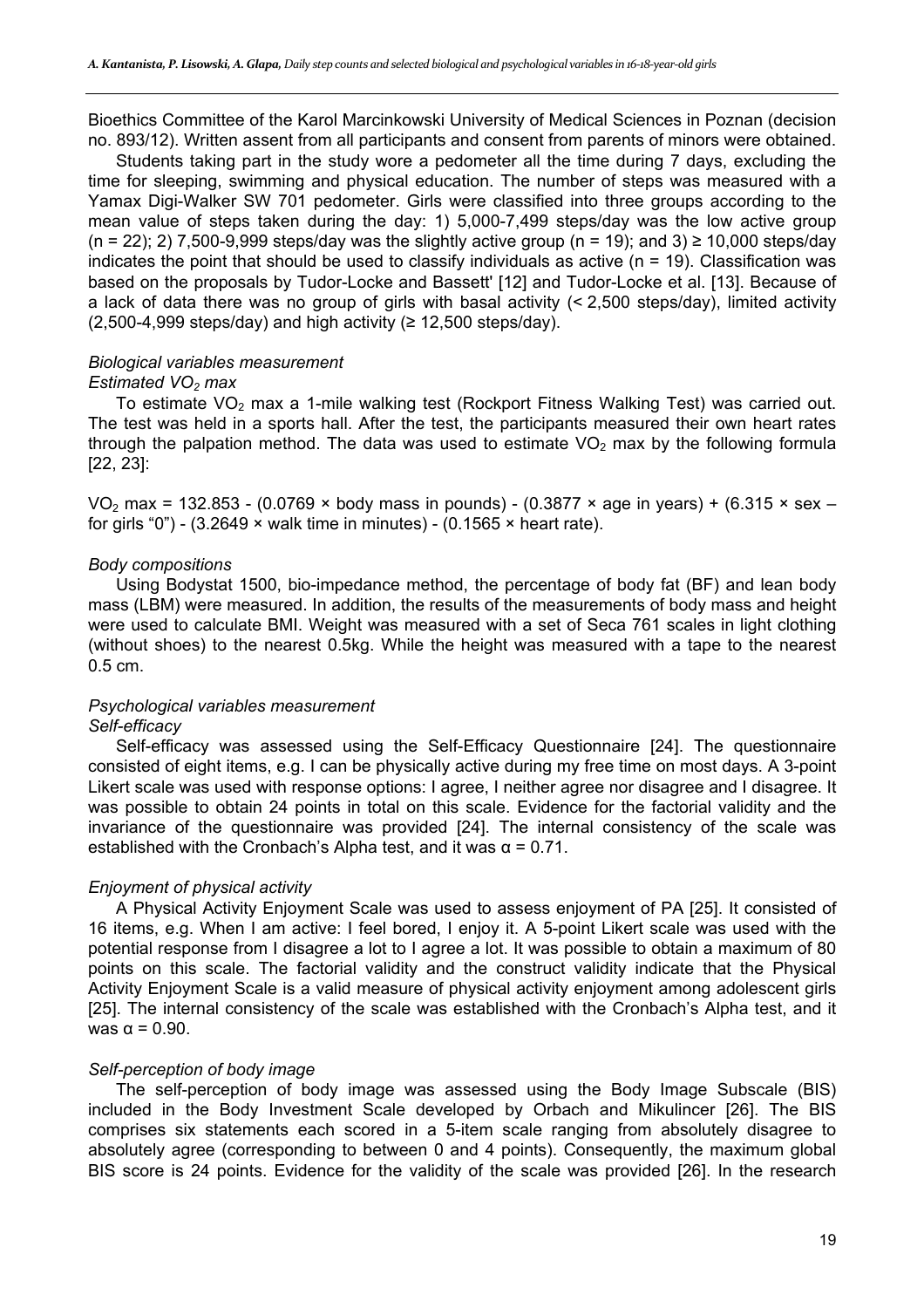conducted in Poland, this scale featured a high reliability with Cronbach's alpha reliability coefficient at 0.85, and one factor accounting for 58% of total variance [31].

#### *Statistical analysis*

Mean (M) and standard deviation (SD) were calculated for each variable. Differences between the groups were tested with One-way ANOVA. To conduct detailed multiple comparisons the Tuckey's HSD post-hoc test was employed. The level of significance was set at p < .05. Statistical calculations were performed by using the Statistica 10 software package.

### **Results**

The mean value of steps taken by the girls qualified for three groups was: *low active* (M = 5,792.7 steps/day), *slightly active* (M = 8,663.3 steps/day) and *active* (M = 12,413.7 steps/day) (Fig. 1). Analysis of variance indicated differences among the groups F (2,57) = 93.8, p < .000. Post-hoc analysis showed differences among all groups, p < .000.



Fig. 1. Daily step counts in *low active*, *slightly active* and *active* girls

Table 1 shows the mean values of biological and psychological variables obtained from the girls with different levels of PA. Analysis of variance showed no statistically significant differences in the studied variables. However, in terms of biological variables, *active* girls achieved the highest average level for the estimated  $VO<sub>2</sub>$  max and LBM and the lowest mean values of BF and BMI.

Analysis of variance indicated that in terms of the psychological variables, there were no differences between the groups of *low active*, *slightly active* and *active* girls. The highest average value of self-efficacy was achieved by the group of *active* girls, while the highest levels of enjoyment of PA and self-perception of body image were recorded for the group of *slightly active* girls.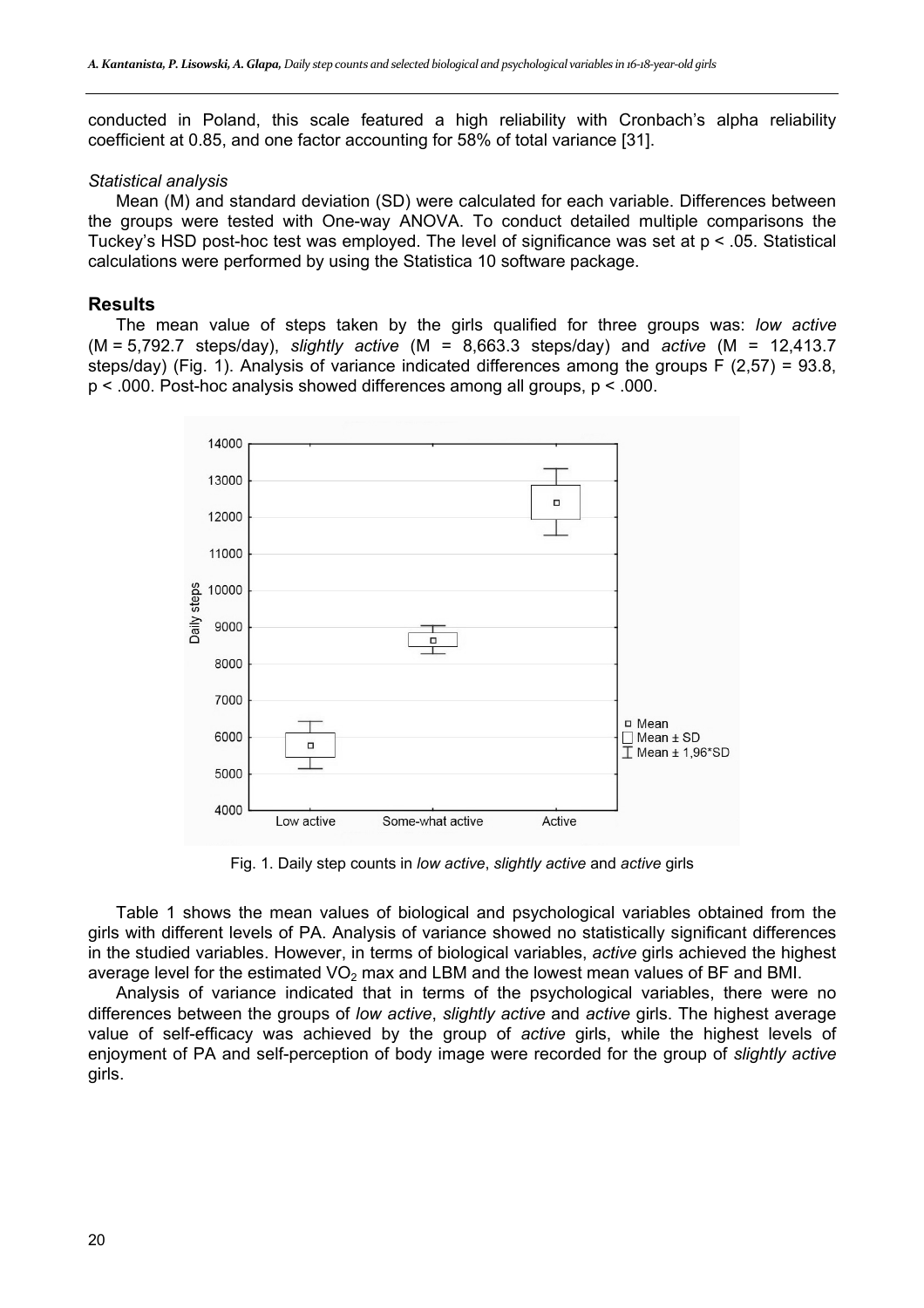| Variable                                     | Low active girls<br>$n = 22$<br>$M \pm SD$ | Slightly active girls<br>$n = 19$<br>$M \pm SD$ | Active girls<br>$n = 19$<br>$M \pm SD$ | F    | р   |
|----------------------------------------------|--------------------------------------------|-------------------------------------------------|----------------------------------------|------|-----|
| Biological                                   |                                            |                                                 |                                        |      |     |
| Estimated VO <sub>2</sub> max<br>(ml/kg/min) | $47.3 + 4.8$                               | $47.4 + 5.2$                                    | $49.5 \pm 2.8$                         | 1.60 | .21 |
| BF(%)                                        | $27.7 + 6.5$                               | $28.3 \pm 7.5$                                  | $25.5 + 4.6$                           | 1.05 | .36 |
| LBM (%)                                      | $72.3 \pm 6.5$                             | $71.7 \pm 7.5$                                  | $74.5 + 4.5$                           | 1.05 | .36 |
| BMI (kg/m2)                                  | $22.3 + 4.9$                               | $22.8 + 6.7$                                    | $21.3 \pm 2.9$                         | .46  | .63 |
| Psychological                                |                                            |                                                 |                                        |      |     |
| Enjoyment of PA (pts)                        | $54.8 \pm 20.9$                            | $63.1 \pm 10.4$                                 | $56.2 \pm 21.7$                        | 1.12 | .33 |
| Self-efficacy (pts)                          | $19.5 + 5.0$                               | $18.7 + 2.9$                                    | $20.3 \pm 2.3$                         | .93  | .40 |
| Self-perception of body image (pts)          | $20.1 \pm 7.1$                             | $21.4 \pm 5.4$                                  | $19.8 + 5.9$                           | .37  | .69 |

Tab. 1. Mean scores, standard deviations values and differences among *low active*, *slightly active* and *active* girls in biological and psychological variables

## **Discussion**

With increasing urbanization and modernization there has been an increase in the prevalence of obesity which can be attributed to reduced levels of PA [27]. An insufficient level of PA has been observed more often in girls [17]. Therefore, the aim of our study was to assess the relationship between the number of steps per day and selected biological and psychological factors in 16-18 year-old girls. From among different recommendations concerning daily step numbers, the proposals of Tudor-Locke and Bassett [12] and Tudor-Locke et al. [13] were chosen.

The results obtained in the study indicate a lack of significant differences in biological variables among *low active*, *slightly active* and *active* girls. However, it is worth noting that the *active* girls had the highest average  $VO<sub>2</sub>$  max and LBM, and the lowest level of BF and BMI. An inverse relationship between daily steps counts and BMI was observed in a study by Cuddihy et al. [28]. In turn, Taverno et al. [29], in research on 15-year-old girls, found that highly active adolescent girls had lower BMI and BF and were less sedentary when compared with those who were less active. However, in that research accelerometers were used for PA assessment. Other research conducted by Lubans et al. [30] refers to the estimated  $VO<sub>2</sub>$  max. This study examined the relationship between pedometer step counts and estimated  $VO<sub>2</sub>$  max as determined by a submaximal exercise test. The results of that study suggest that estimated  $VO<sub>2</sub>$  max is moderately associated with mean steps per day in adolescents.

The results obtained in the present study also indicate a lack of significant differences in psychological variables between girls from low active, slightly active and active groups. These results are inconsistent with the results obtained in other studies. However, the reported associations between psychological variables and the level of PA usually concerned PA measured through questionnaires or accelerometers, not pedometers which allow assessing only step counts. Research on self-efficacy, body image and self-esteem in 15-year-olds Polish adolescents in the context of PA was carried out by Kołoło et al. [31]. The study showed that psychological variables (selfefficacy, body image, physical self-esteem) are the determinants of PA. Research by Taverno et al. [29] indicated that highly active girls scored higher on self-efficacy, enjoyment of PA, selfmanagement strategies, outcome expectancy value, and support from family and friends than lowactive girls. A positive relationship between body satisfaction and PA amongst adolescents was observed by Finne et al. [32] and Frost, & McKelvie [33]. However, Neumark-Sztainer et al. [34] found no relationship between body satisfaction and the PA level in girls.

According to daily step counts, three groups of girls were distinguished. As noted above, because of the lack of data, no groups with basal activity (< 2,500 steps/day), limited activity  $(2,500-4,999$  steps/day) and high activity ( $\geq 12,500$  steps/day) were analyzed. The relatively small range of the number of steps could be the reason for the lack of differences in the analyzed vari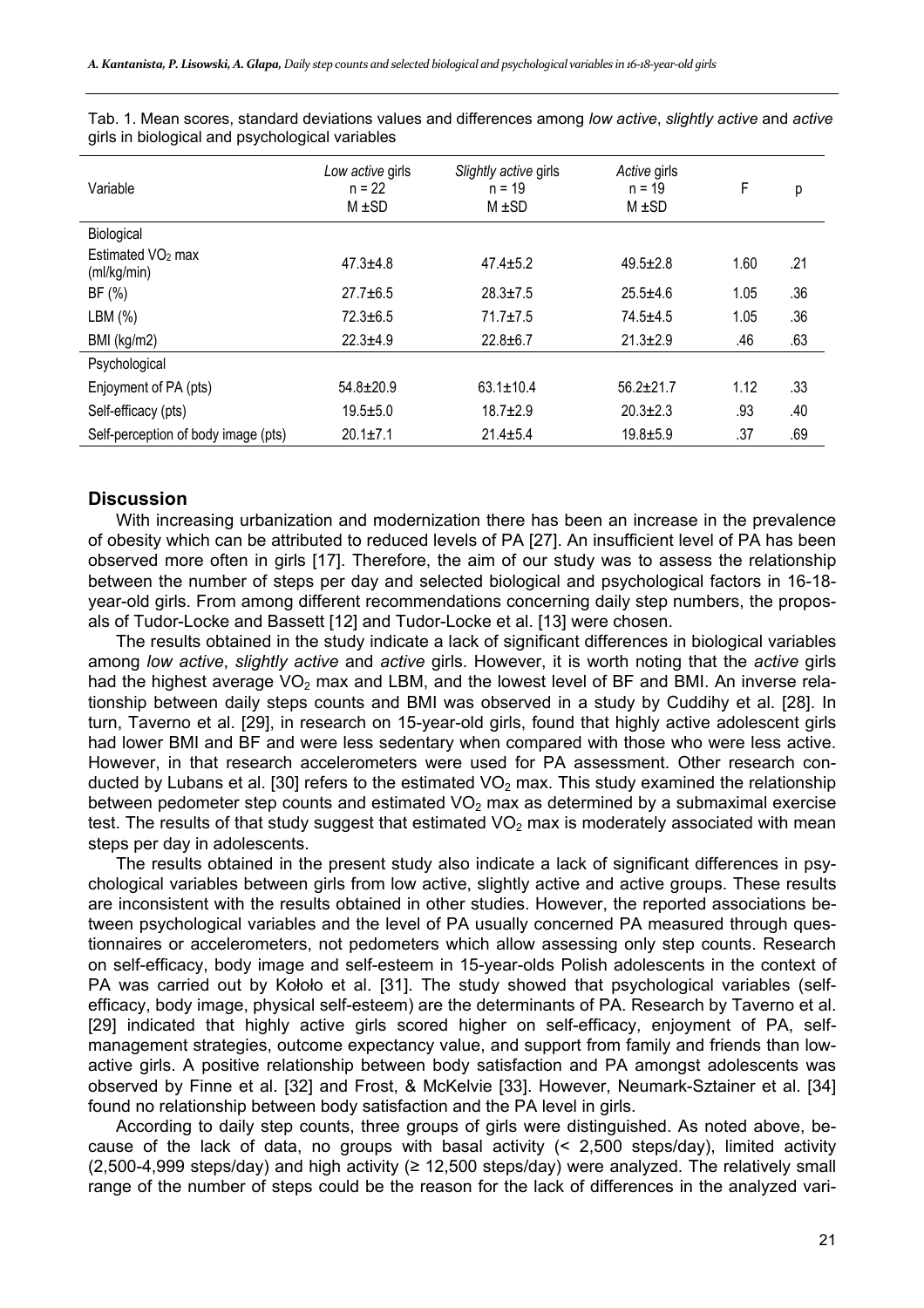ables, both psychological and biological. It can be assumed that the number of steps performed even by girls from the active group ( $M = 12,413.7$ ) was too low to show beneficial relationships with psychological and biological variables. Some existing recommendations on the number of steps in children and adolescents are even 15,000-16,000 steps per day [35]. Perhaps such high values of daily step counts are related to better biological and psychological variables.

This study has several strengths and limitations. Pedometers have been found to be a reliable instrument for measuring walking-type movements, which might be considered a strength. One of the limitations of the study could the relatively small sample size. Girls participating in the study were volunteers which could have a bias effect on the final results. Additionally the psychological variables were calculated using the self-assessment method, that relies on the subjective interpretation of the questions being asked.

## **Conclusions**

No differences in psychological and biological variables have been found among girls characterized as *low active*, *slightly active* and *active*. It should be noted that girls in the study performed approximately between 5,000 to 12,500 steps a day. To explain the relationship between daily step counts and psychological and biological variables better, future research should additionally account for girls with less than 5,000 steps per day and more than 12,500 steps per day.

## **References**

- 1. Vouri I. Physical inactivity is a cause and physical activity is a remedy for major public health problems. *Kinesiology*. 2004;36(2):123-153.
- 2. Kang M, Marshall SJ, Barreira TV, Lee JO. Effect of pedometer-based physical activity interventions: a meta-analysis. *Res Q Exerc Sport* 2009;80(3):648-655.
- 3. Ball GD, McCargar LJ. Childhood obesity in Canada: A review of prevalence estimates and risk factors for cardiovascular diseases and type 2 diabetes. *Can J Appl Physiol*. 2003;28(1):117-140.
- 4. Duncan EK, Scott DJ, Schofield G. Pedometer-determined physical activity and active transport in girls. *Int J Behav Nutr Phys Act*. 2008;5:2. doi: 10.1186/1479-5868-5-2.
- 5. Jakobik K, et al., editors. Zdrowie dzieci i mlodziezy w Polsce [Health of children and youth in Poland in 2009]. Krakow: Glowny Urzad Statystyczny, Urzad Statystyczny w Krakowie; 2011. Polish.
- 6. Mazur J, Malkowska-Szkutnik A, editors. Wyniki badań HBSC 2010. Raport techniczny [Results of HBSC 2010. Technical Report], Warszawa: IMID; 2011. Polish.
- 7. Ogden CL, Flegal KM, Carroll MD, Johnson CL. Prevalence and trends in overweight among US children and adolescents. *JAMA*. 2002;288(14):1728-1732.
- 8. Hill JO, Melanson EL. Overview of the determinants of overweight and obesity: current evidence and research issues. *Med Sci Sports Exerc*. 1999;31(11 Suppl):S515-S521.
- 9. Ross R, Janssen I. Physical activity, total and regional obesity: dose-response considerations. *Med Sci Sports Exerc*. 2001;33(6 Suppl):S521-S529.
- 10. Van Der Horst K, Paw MJ, Twisk JW, Van Mechelen W. A brief review on correlates of physical activity and sedentariness in youth. *Med Sci Sports Exerc*. 2007;39(8):1241-50.
- 11. DuVall C, Dinger MK, Taylor EL, Bemben D. Minimal-contact physical activity interventions in women: a pilot study. *Am J Health Behav*. 2004;28(3):280-286.
- 12. Tudor-Locke C, Bassett DR Jr. How many steps/day are enough? Preliminary pedometer indices for public health. *Sports Med*. 2004;34(1):1-8.
- 13. Tudor-Locke C, Hatano Y, Pangrazi RP, Kang M. Revisiting "How many steps are enough?" *Med Sci Sports Exerc*. 2008;40(7Suppl):S537-S543.
- 14. World Health Organization. Global recommendation on physical activity for health. Switzerland, Geneva: WHO Press; 2010.
- 15. EU Physical Activity Guidelines. Recommended policy actions in support of health-enhancing physical activity. Fourth consolidated draft, approved by the EU Working Group "Sport & Health", Brussels; 2008. [Available at: http://ec.europa.eu/sport/library/doc/c1/pa\_guidelines\_4th\_consolidated\_draft\_en.pdf] [Accessed June 20, 2011].
- 16. Le Masurier GC, Beighle A, Corbin CB, et al. Pedometer-determined physical activity levels of youth. *J Phys Act Health.* 2005;2:159-168.
- 17. Duncan JS, Schofield G, Duncan EK. Pedometer-determined physical activity and body composition in New Zealand children. *Med Sci Sports Exerc*. 2006;38(8):1402-1409.